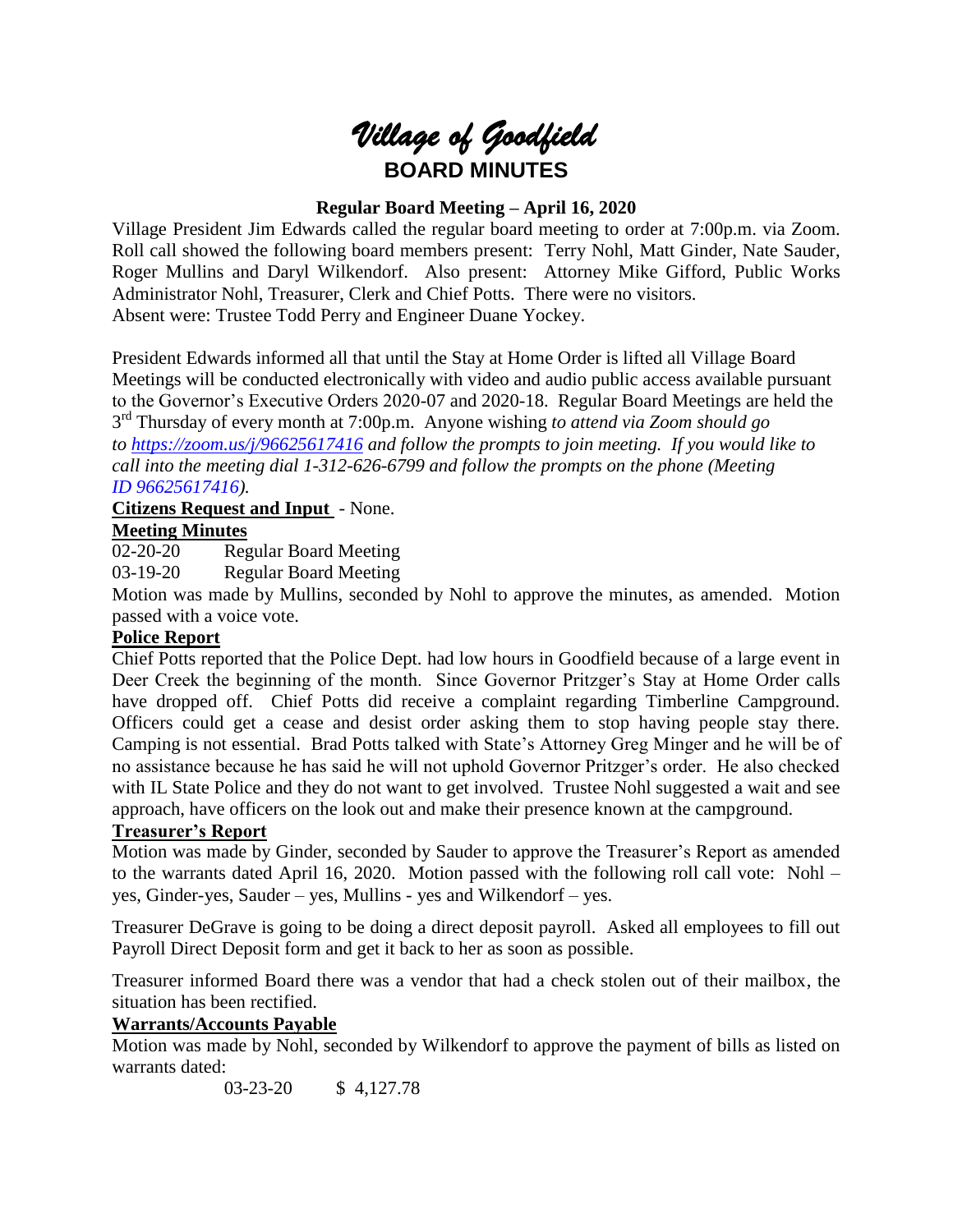04-09-20 \$44,084.59

04/15/20 \$ 1,733.00 Paid electronically to Howard and Howard Attorneys Motion passed with the following roll call vote: Nohl – yes, Ginder – yes, Sauder - yes, Mullins – yes and Wilkendorf – yes.

#### **Transfers**

Motion was made by Sauder, seconded by Wilkendorf to approve the following transfers:

- \$1,796.76 from O&M Checking to General Fund Checking
- \$20,000.00 from General Fund Money Market to General Fund Checking
- \$26,335.28 from O&M Money Market to General Fund Checking
- \$ from TIF Fund to General Fund Checking
- \$ from Bond Repayment Fund to General Fund Checking

Motion passed with the following roll call vote: Nohl – yes, Ginder-yes, Sauder – yes, Mullins yes and Wilkendorf – yes.

# **Payment of outstanding invoices upon request of Village Engineer**

There were no outstanding invoices.

#### **PUBLIC WORKS ADMINISTRATOR/VILLAGE ENGINEER REPORT**

PWA Nohl told the Board right now there are no major projects going on. Public works is maintaining systems and spring clean-up jobs.

#### **WATER TREATMENT PLANT/DISTRIBUTION SYSTEM** Nothing discussed.

#### **SEWER TREATMENT PLANT/COLLECTION SYSTEM** Nothing discussed.

## **SANITARY SEWER COLLECTION SYSTEM ISSUES**

Nothing discussed.

## **ATTORNEY REPORT**

Attorney Gifford sent a draft letter to PWA Mullins regarding possible easements with Dr. Merheb.

#### **VILLAGE PRESIDENT'S REPORT**

President Edwards gave the following report:

I have been busy the last 2-3 weeks attempting to get to all of the 52 businesses in the area to offer help and guidance through the government maze of grants and loans for small businesses. I have been able to talk to all but a few of them and all have been getting daily updates that we receive from the Federal Government, State Government and County Government. I started sending out this information and thankfully Josh took it over. We have had 3 businesses apply and secure Payroll Production Program Loans which may be forgiven in 8 weeks if certain conditions are met.

The other program we are involved in is the Downstate Small Business Stabilization Program. This program is a loan at very small interest that the business owner must apply for through their local government. We currently have two businesses that have applied. Their applications have been forwarded to the County and there will be a public meeting on April 23<sup>rd</sup> and then the County Board meeting where the Board will review, approve and send the applications to the Illinois DCEO for review and decision.

It is a very different world we live in today, what was important a month or two ago is almost irrelevant now. We have been blessed with a multitude of small businesses and I would hate to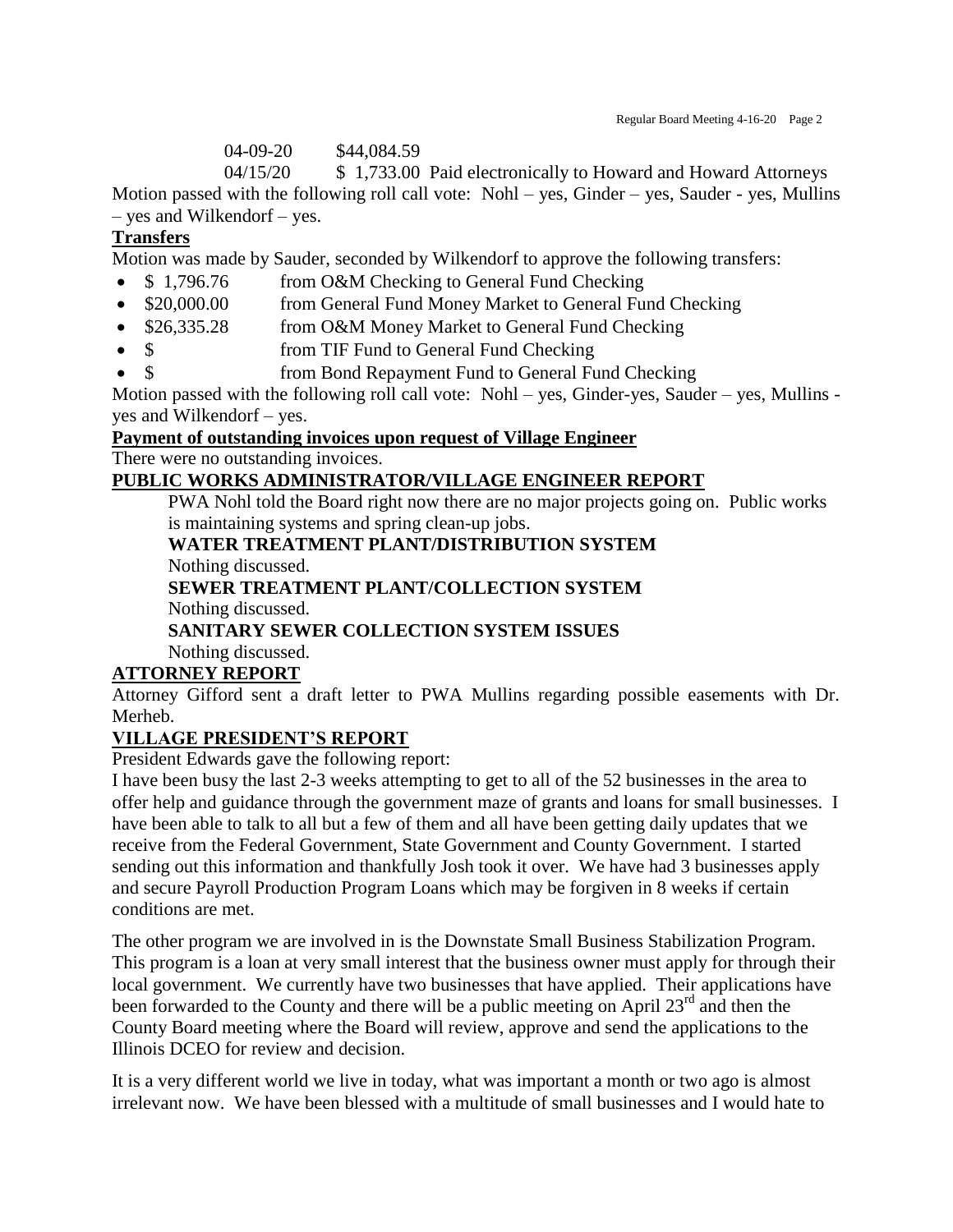lose any of them. They are the life blood of the community and I feel very strongly that we must do whatever we can to help them get through the struggle they are confronted with.

#### **OLD BUSINESS**

#### **Comprehensive Plan/Mile and a half radius map** a. Cost Planning – 2020 Budget This has been referred to Finance Committee. **Ingress/Egress Easement for Sanitary Sewer Trunk Main** Tabled. **Raymond & Cleveland Street Right of Way** Tabled. **Goodfield Crossing Drainage Issue** Tabled. **Sewer Main Easement – Dr. Merheb & Barn III** Tabled. **Drainage Issue E Martin Drive** Tabled. **Amendment to Timberline Mobile Estates Water Service Agreement – Letter of Credit** Referred to Attorney Gifford. **Drinking Fountain at Park/Possible Community Club Donation**

Tabled.

#### **Digital Sign Guidelines**

Attorney Gifford commented that we did not have anything about churches on our guidelines. He said you cannot discriminate either all churches or no churches. This was discussed and it was decided to allow church information to be displayed for churches within Goodfield. Ethics Chairman will call a meeting if the use becomes fragrant. Also discussed was that recognitions such as a school team winning a tournament – which would have less time required to post. Ethics Chairman Wilkendorf will make a few of these changes and present it at the next Board Meeting.

#### **Park Mowing**

Trustee Wilkendorf pointed out some discrepancies with Eagle Enterprise proposal and the motion made at the February Meeting to approve a three year contract. Attorney Gifford will contact Eagle Enterprises and then draw up a contract to be reviewed at the March Regular Board Meeting.

#### **NEW BUSINESS**

#### **Class A Liquor License Renewal Request from Freedom Oil**

Motion was made by Nohl, seconded by Sauder to approve the renewal of a Class A Liquor License for Freedom Oil for \$750.00. License will commence on May 1, 2020 and expire on April 30, 2020. Motion passed with the following roll call vote: Nohl – yes, Ginder yes, Sauder – yes, Mullins - yes and Wilkendorf – yes.

#### **Class B Liquor License Renewal Request from Barn III**

Abby Reel, Barn III owner, spoke with President Edwards and asked that because of being shut down by the Governor's Executive Order if she could write a \$500 check to the Village for the Liquor License renewal fee and have the Village hold the check until she re-opens to do business again. Attorney Gifford advised not to hold the check and to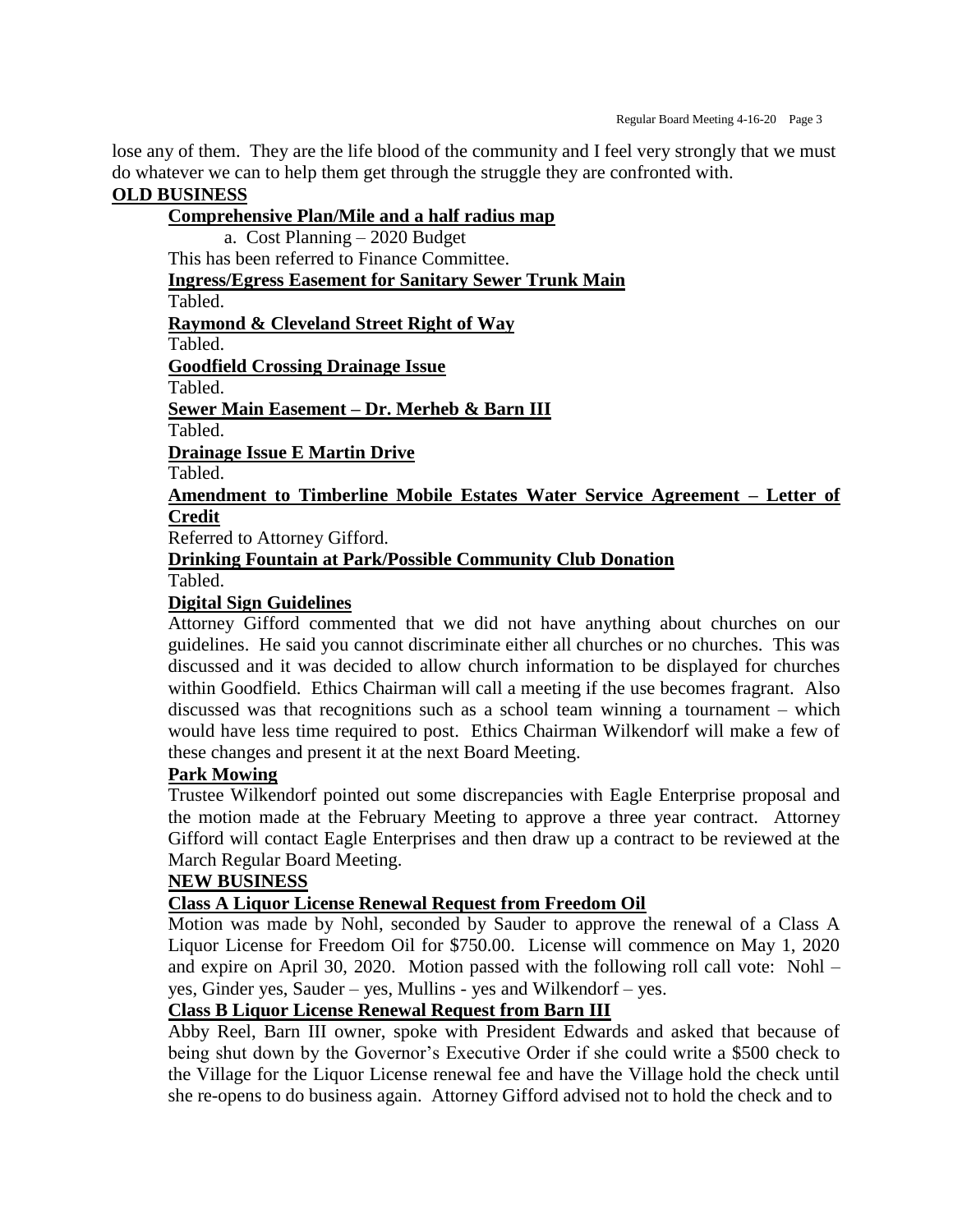approve the renewal upon payment of the \$500 fee in Village Code 16.106 then license can be issued by Village President and Clerk at the time she re-opens. Motion was made by Ginder, seconded by Nohl to approve the Class B Liquor License renewal for Barn II for \$500.00 upon payment of the \$500 fee in Village Code 16.106 then license can be issued by Village President and Clerk at the time Barn III re-opens.

#### **2020 Street Repair Drive Through**

PWA Nohl reported that Streets & Alleys Chairman Terry Nohl completed the 2020 street drive through. Last year the Village did a large MFT project. There are no projects planned for this year besides crack sealing and spray patching streets.

#### **Police Contract**

Motion was made by Wilkendorf, seconded by Ginder to approve the Police Contract as presented. Cost for 2020-2021 will be \$7,000/month, a decrease of \$400/month from last year. Motion passed with the following roll call vote: Nohl – yes, Ginder - yes, Sauder – yes, Mullins - yes and Wilkendorf – yes.

#### **Appointments**

Motion was made by Sauder, seconded by Wilkendorf to approve appointment as presented. Motion passed with the following roll call vote: Nohl – yes, Ginder - yes, Sauder – yes, Mullins - yes and Wilkendorf – yes.

#### **CMS Health Insurance Renewal**

Tabled.

#### **Compensation and Benefits Packet Standard**

President Edwards and PWA Nohl will make changes to the form and then send to Ethics Committee.

#### **New Employee Full Time Position**

PWA Nohl has interviewed and made an offer for a full time position for Public Works employee. Waiting to receive a response on whether or not he will accept the position.

#### **IDOT Documentation Review – MFT January 17 to December 19**

The IDOT Documentation Review was presented to the President and Board of Trustee and will be filed.

#### **Schedule Committee Meetings**

No committee meetings scheduled at this time.

PWA Nohl and Treasurer will get final budget document to Finance Chairman Matt Ginder in the next few days, then Matt will call a Finance Committee Meeting.

#### **Municipal Calendar**

Completed. **Other Business Engineer –** Absent. **Public Works Administrator –** None. **Trustees Nohl** – None. **Ginder –** None. **Perry –** Absent. **Sauder –** None. **Mullins –** None. **Wilkendorf –** None.